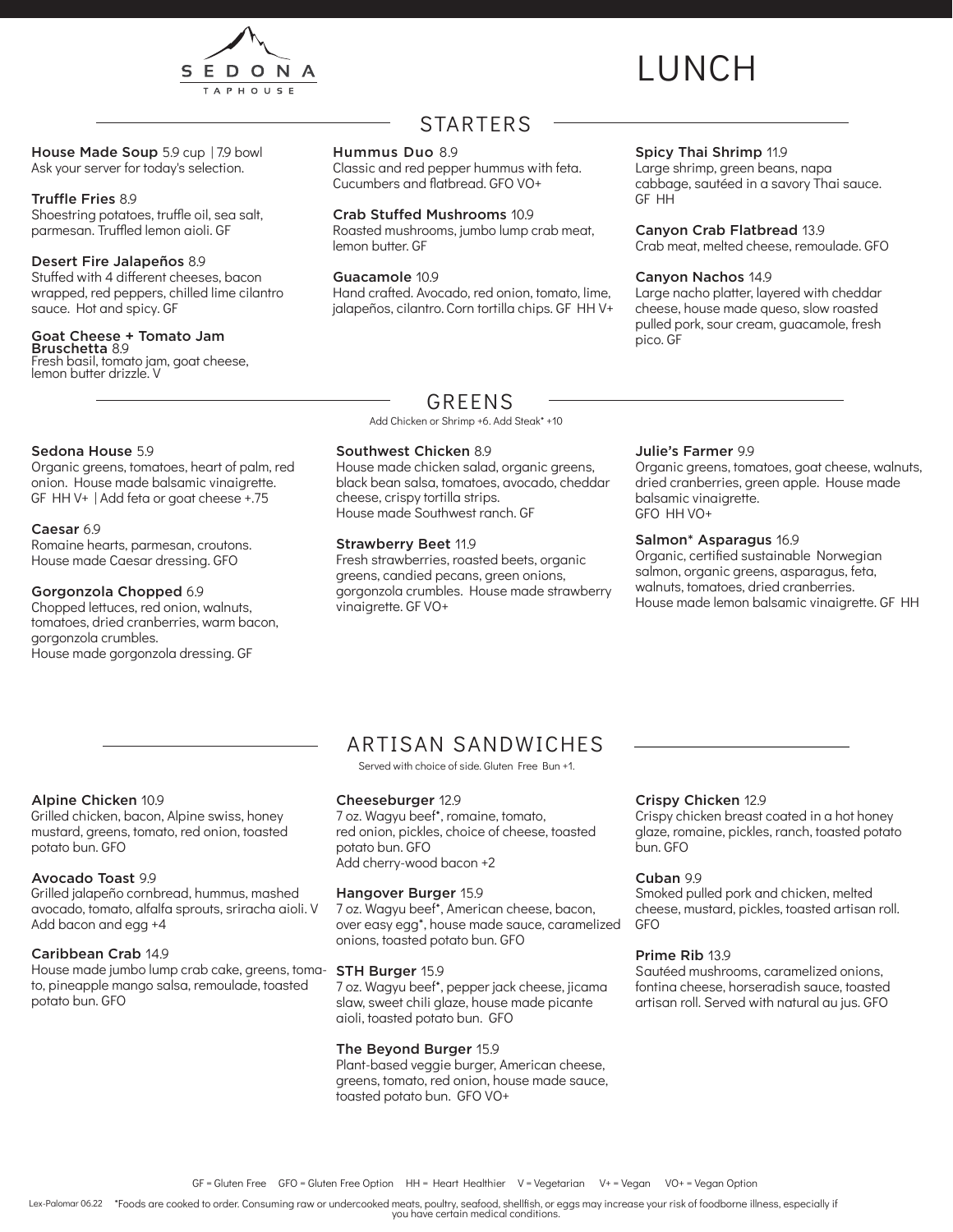### HANDHELDS

#### SLIDERS

Crab Cake House made, remolaude, greens, red onions. With greens. 12

### **TACOS**

Acapulco Fish Broiled mahi mahi, sautéed onions, avocado, pineapple mango salsa, chimi aioli, cilantro. With greens. GFO <sup>12</sup>

### FLATBREADS

South Rim Shrimp Shrimp, mozzarella, parmesan. fresh pico, avocado, cilantro. GFO 9

Southwest Steak Seasoned tender steak, black bean salsa, sautéed onions, chipotle aioli, cheddar cheese, fresh pico, cilantro. With greens. GFO <sup>12</sup>

Meat Lovers Italian fennel sausage, pepperoni, red onion, mozzarella, parmesan, fresh basil. GFO 8

Santa Fe Shrimp Crispy shrimp tossed with house made picante aioli, jicama slaw, pineapple mango salsa, cilantro.<br>
With greens. GFO<br>
14

'Kobe Beef'\* Wagyu beef, Vermont cheddar, house made sauce, caramelized onions. With greens. 10

> **Havana Pork**<br>Pulled pork, serrano chile sauce, jicama slaw, diced cucumber.<br>With greens.<br>13

BBQ Chicken Chicken, BBQ sauce, melted mozzarella, red onion. GFO 8

#### Margherita

Fresh basil, olive oil, garlic, tomato, fresh mozzarella, parmesan, balsamic reduction glaze. GFO V Ŕ

Antibiotic free, hormone free, cage free poultry. Organic, sustainable, antibiotic free salmon. Braveheart Black Angus Beef®. Toppings include: Seasoned Butter, Herb Butter, Lemon Butter, Lemon Basil Butter, Pineapple Mango Salsa (HH) or Chimichurri (HH).

#### Hand Cut Filet Mignon\* 33.9

7 oz. Choice Braveheart Black Angus Beef®. Topped with seasoned butter. Choice of two house made sides. GF

Hand Cut NY Strip 34.9 12 oz. Choice Braveheart Black Angus Beef®. Topped with seasoned butter. Choice of two house made sides. GF

#### Black Angus Flat Iron Steak\* 21.9

8 oz. USDA Choice. Choice of two house made sides. GF Grilled Chicken 18.9 8 oz. Side of BBQ. Choice of two house made sides. GF HH

Crab Stuffed Shrimp 24.9 Large shrimp stuffed with jumbo lump crab meat, fresh spinach, lemon butter, garlic whipped potatoes. GF

Golden Sea Bass (Corvina) 21.9 Certified sustainable. Grilled with choice of topping and two house made sides. GF

Norwegian Salmon\* 24.9 Organic, certified sustainable, fresh caught. Grilled with choice of topping and two house made sides. GF HH

### PASTA

Gluten Free Upon Request. Vegetarian Options Available

Primavera 15.9 Mixed seasonal vegetables, fettuccine tossed with an herb lemon-wine sauce. VVO+ Add chicken or shrimp +8

#### Devil's Pass 21.9

Chicken, penne pasta tossed with a slightly spicy cream sauce, red onions, red peppers, mushrooms, tomatoes, parmesan, fresh basil. Add Italian fennel sausage +2.

### SIDES

All fresh made sides +4. All sides are GF.

| <b>Organic Greens</b>          | $+4$ | Fruit                                                        | $+4$         |
|--------------------------------|------|--------------------------------------------------------------|--------------|
| <b>Grilled Asparagus</b>       | $+4$ | <b>Garlic Whipped Potatoes</b>                               | $+4$         |
| <b>Steamed Broccoli</b>        | $+4$ | <b>Southwest Corn</b>                                        | $+4$         |
| <b>Shoestring French Fries</b> | $+4$ | <b>Roasted Brussels Sprouts</b><br><b>Sweet Potato Fries</b> | $+4$<br>$+5$ |
|                                |      |                                                              |              |

GF = Gluten Free GFO = Gluten Free Option HH = Heart Healthier V = Vegetarian V+ = Vegan VO+ = Vegan Option

\*Consuming raw or undercooked meats, poultry, seafood, shellfish, or eggs may increase your risk of foodborne illness, especially if you have certain medical conditions. If you have a food allergy, please speak to the owner, manager, chef or your server.

### ENTRÉES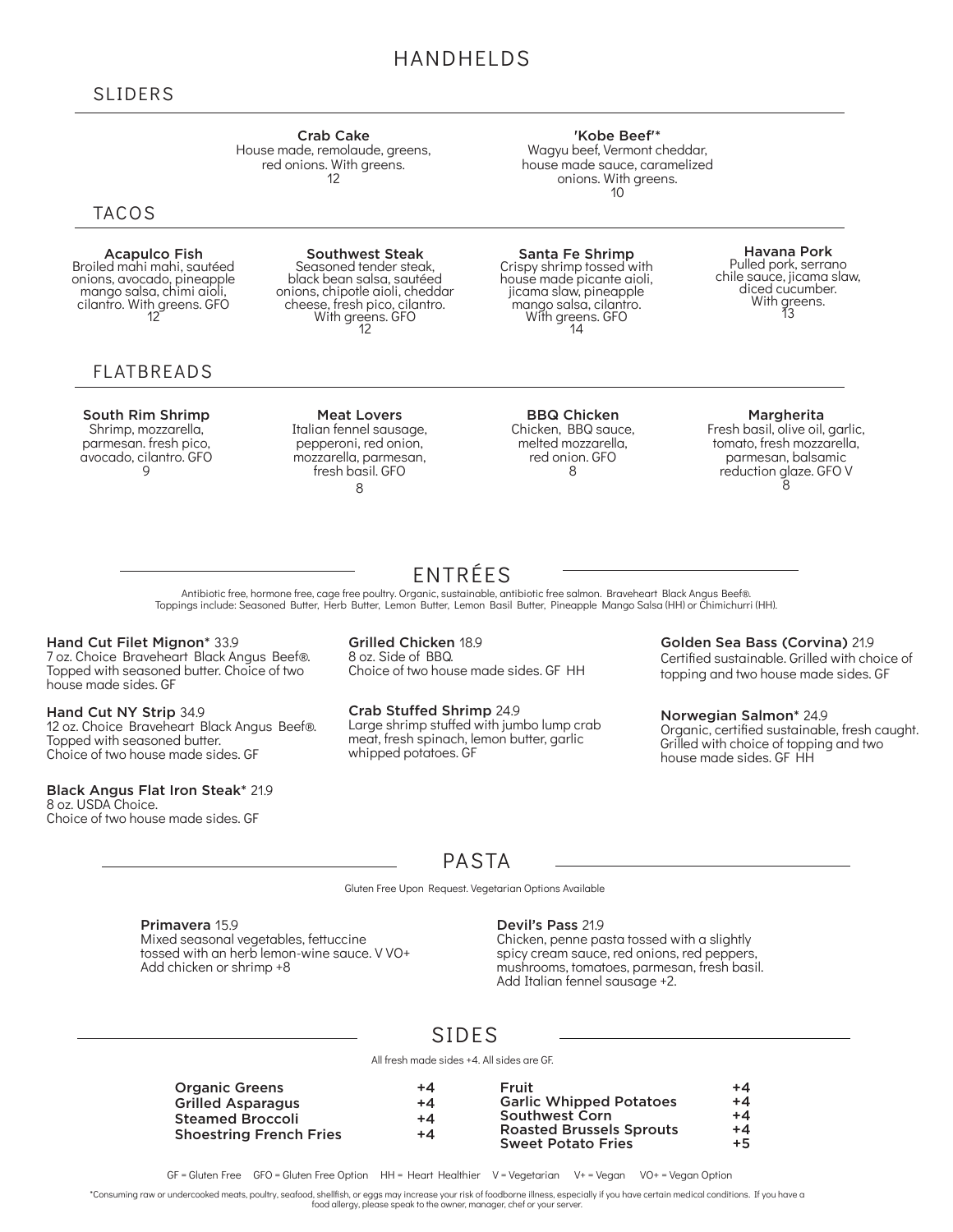### WINE

|                             | <b>Stemmari Moscato</b>                            | Sicily, Italy               | 8 30         |
|-----------------------------|----------------------------------------------------|-----------------------------|--------------|
|                             | <b>Relax Riesling</b>                              | Longuich, Germany           | 7 27         |
|                             | Chateau Ste. Michelle Dry Riesling                 | Columbia Valley, Washington | 8 31         |
|                             | <b>Black Stallion Sauvignon Blanc</b>              | Napa Valley, California     | 9 34         |
| WHITE                       | <b>Oyster Bay Sauvignon Blanc</b>                  | Marlborough, New Zealand    | 8 30         |
|                             | Caposaldo Pinot Grigio                             | Veneto, Italy               | 9 34         |
|                             | A-Z Pinot Grigio                                   | Oregon                      | 8 30         |
|                             | <b>Hess Select Chardonnay</b>                      | California                  | 9 35         |
|                             | The Seeker Chardonnay                              | California                  | 8   30       |
|                             |                                                    |                             |              |
|                             | MacMurray Ranch Pinot Noir<br><b>Alamos Malbec</b> | California                  | $12 \mid 46$ |
|                             |                                                    | Mendoza Argentina           | 8 30         |
|                             | <b>Cusumano Merlot</b>                             | Italy                       | 7 26         |
|                             | <b>Conundrum Red Blend</b>                         | California                  | 9 34         |
| ED                          | <b>Columbia Crest 'Grand Estates' Merlot</b>       | Columbia Valley, Washington | 7 26         |
| $\simeq$                    | Z Alexander Brown 'Uncaged' Pinot Noir             | California                  | 10   32      |
|                             | <b>Black Stallion Cabernet Sauvignon</b>           | California                  | 13   41      |
|                             | Josh Cellars Cabernet Sauvignon                    | California                  | 10 38        |
|                             | Joel Gott 815 Cabernet Sauvignon                   | California                  | 12 40        |
|                             | 1000 Stories Bourbon Barrel Aged                   | California                  | 8 30         |
|                             | <b>Cabernet Sauvignon</b>                          |                             |              |
|                             |                                                    |                             |              |
| É                           | 'Whispering Angel'                                 | Provence, France            | 10   38      |
| S<br>$\circ$                | Meoimi                                             | California                  | 9 35         |
| $\simeq$                    |                                                    |                             |              |
|                             | La Marca Prosecco Brut                             | Italy                       | 8 30         |
|                             | Mumm Sparkling Rosé                                | Napa Valley, California     | 10 38        |
|                             | <b>Bouvet Ladubay Signature Brut</b>               | Loire Valley, France        | 12 40        |
| SPARKLING                   |                                                    |                             |              |
|                             |                                                    |                             |              |
|                             | WINES OF INTEREST                                  |                             |              |
|                             | Sonoma-Cutrer 'The Cutrer' Chardonnay              | California                  | 11   42      |
|                             | Santa Margherita Pinot Grigio                      | Italy                       | 9   34       |
|                             | Meiomi Pinot Noir                                  | California                  | $12 \mid 46$ |
|                             |                                                    |                             |              |
|                             | RESERVE SELECTION                                  |                             |              |
|                             | Moët & Chandon Brut Impérial                       | Champagne, France           | 90           |
| <b>Cakebread Chardonnay</b> |                                                    | California                  | 115          |
| <b>Duckhorn Merlot</b>      |                                                    | Napa Valley, California     | 80           |
|                             | <b>Stags Leap Cabernet Sauvignon</b>               | Napa Valley, California     | 100          |
| Caymus Cabernet Sauvignon   |                                                    | Napa Valley, California     | 140          |
|                             |                                                    |                             |              |

Kendall Jackson Reserve Cabernet Sauvignon Sonoma County, California

80

HOUSE 6 Chardonnay, Pinot Grigio, Pinot Noir, Cabernet Sauvignon, White Zinfandel